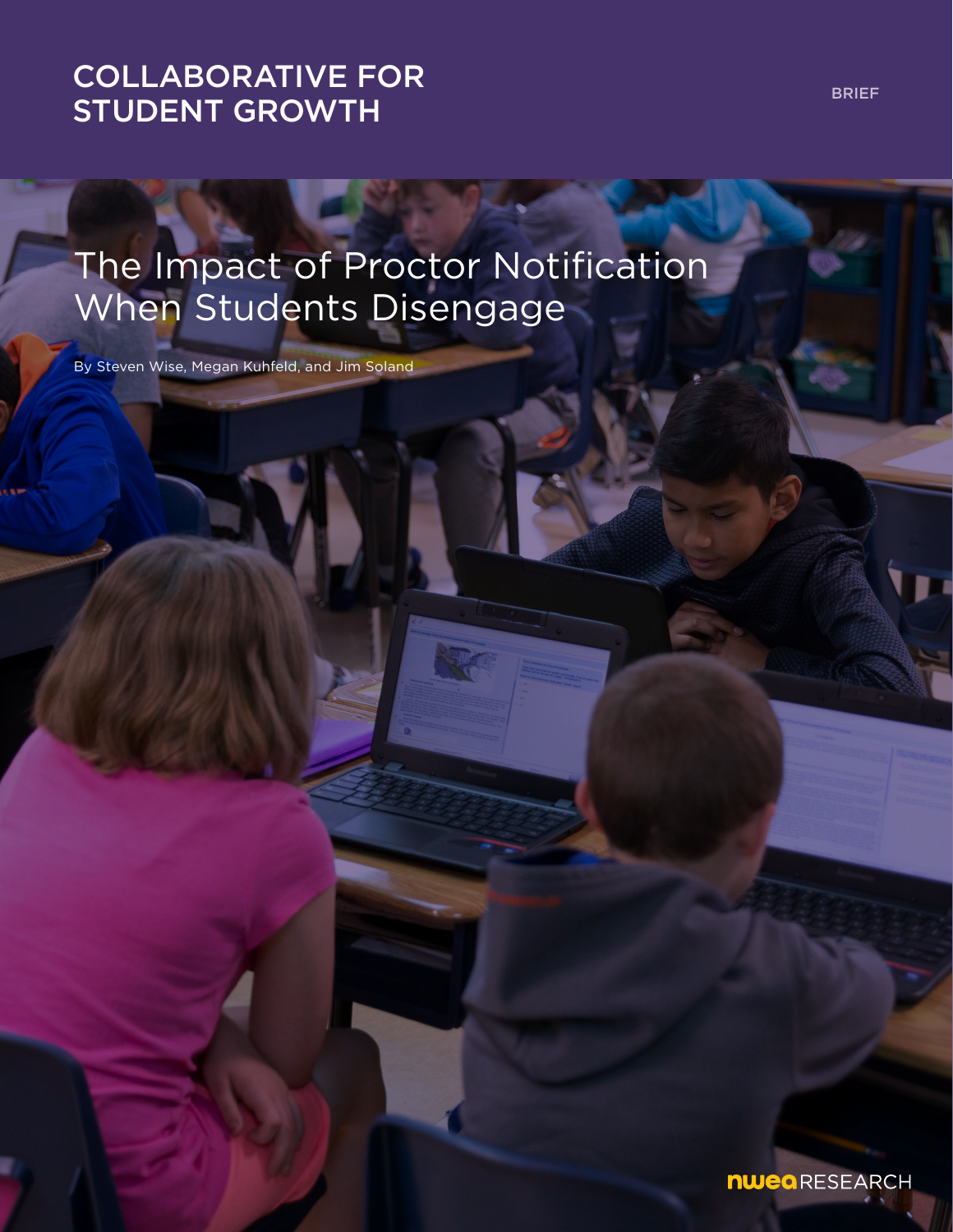### KEY FINDINGS

- When students exhibit rapid-guessing behavior during an achievement test, notifying the test proctor was associated with restored engagement and improved test performance.
- These results suggest that when students rapid-guess, they are choosing to not effortfully answer a test item, rather than quickly answering because they don't know the answer.
- Engagement-monitoring testing methods, such as proctor notification, can improve the validity of test scores as indicators of what students know and can do.

When we administer academic assessments, we want to be confident that the resulting scores validly indicate what the students know and can do. This requires a well-designed test, but also assumes that students gave good effort: a valid score requires an engaged test taker. Unfortunately, students sometimes disengage during a test, and do not always try their best, especially when they perceive minimal personal consequences associated with their test performance.

Multiple approaches have been taken to address disengaged test taking. One is to measure test-taking engagement and to note instances of disengagement on score reports to help educators understand how to interpret scores. A second approach is through data management, by either filtering disengaged test takers from datasets, or by statistically adjusting scores to account for disengagement effects. In both approaches, however, remedies are applied after a test event has completed and disengagement has occurred.

When computer-based tests (CBTs) are used, an additional, more proactive approach becomes possible. CBTs can collect response time data, which can be used to identify disengaged test taking. Specifically, for multiple-choice items, rapid guesses have been shown to indicate disengaged test taking. A CBT can monitor item response time throughout a test event, detect in real time when rapid guessing had begun to occur, and then intervene in some way.

> **Rapid guessing: a disengaged test taking behavior in which a student responds to a test item so quickly that they could not have understood its content. This contrasts with solution behavior, where students try their best on test items.**

This study examined the impact of proctor notification, an innovative effort-monitoring feature recently implemented in MAP® Growth™ (an adaptive assessment from NWEA®), on student engagement and performance. When disengagement is detected, the test sends a notification directly to the test proctor, who is then encouraged to personally intervene with the test taker to restore engagement. This intervention is intended to curtail subsequent rapid guessing, resulting in more valid scores.

Using data from over a quarter of a million test events associated with three school districts who use MAP Growth in reading and math, the study addressed three questions: for students who deserved proctor notification, was its availability related to:

- higher test-taking engagement
- higher test performance
- scores with higher validity

The group of students who had triggered proctor notifications during a fall testing term were compared with those whose test-taking behavior would have triggered a notification the prior year (before this feature was available) to evaluate the impact of the notifications.

#### **Proctor notification increased engagement, performance, and validity**

The study results found support for all three questions:

- In reading, post-notification engagement increased by .34 standard deviations (SDs), while in math it was unchanged.
- In reading, the time spent on test items postnotification showed a .54 SD increase. In math, there was a .25 SD increase.
- Post-notification test performance increased by .38 SDs in reading, and by .29 SDs in math.
- Convergent-related validation correlations of test scores were higher by a sizable amount in the year proctor notification was available.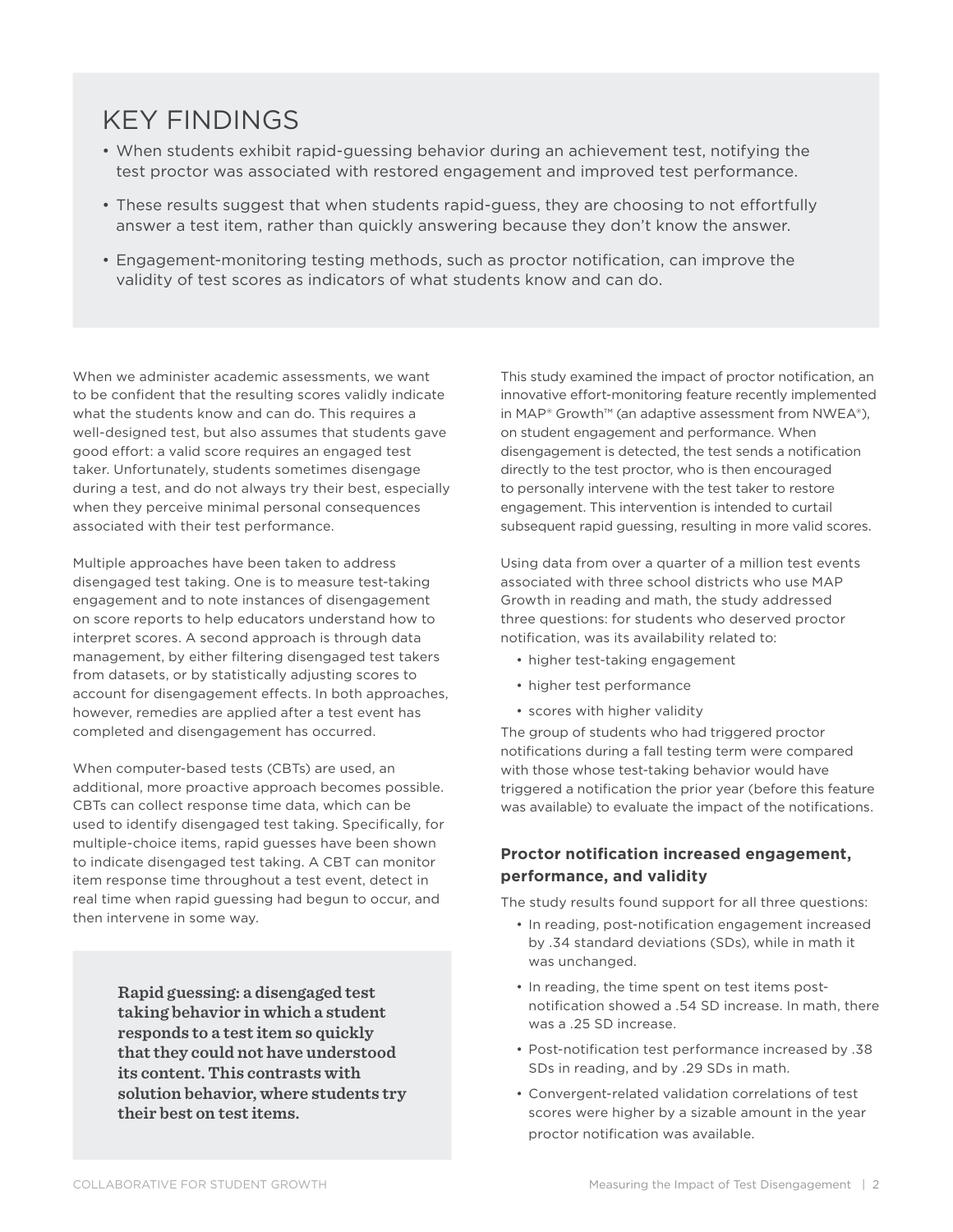

Response time graph for a MAP Growth test event showing gradual decreases in response time and accuracy. After proctor notification, item response time and response accuracy rate increased.

### **Effort monitoring is one important tool to improve our ability to measure what students know and can do**

Although the field of measurement has long recognized the threat to validity posed by disengaged test taking, the past 20 years have seen a surge in research directed at understanding and managing disengagement. This is due in large part to the development of newer, CBTbased measures for detecting rapid-guessing behavior. These types of measures are important to our efforts to proactively reduce the effects of disengagement.

Research on effort monitoring, including proctor notification, provides important insights about student disengagement. It demonstrates that disengagement is a test-taking state that can be altered through intervention. In addition, the increases in test performance associated with effort monitoring-based interventions support the conclusion that when students rapid-guess, they are opting out of engaging with items they are capable of answering correctly, not simply avoiding items they believe they cannot answer. In this sense, effort monitoring advances our ability to measure what students know and can do.

It is important to keep in mind, however, that effort

monitoring is not a panacea. While it has been shown to reduce the amount of disengagement that occurs, it often does not eliminate it completely. Proctor notification should be viewed as an additional tool available to test givers that can curtail disengagement. There are other tools that test givers should be mindful of as well. The instructions given to students, the time of day testing occurs, the physical setting in which testing is done, and the general support for the assessment displayed by test givers to the students are all factors that can enhance test taking engagement.

Less is known about why students disengage in the first place. Test disengagement can often be a sign of disengagement with school more broadlyi , and engagement varies by gender, age, and across racial/ ethnic groups<sup>ii</sup>. Future qualitative research should explore why students disengage in the first place.

i Soland, J., Jensen, N., Keys, T. D., Bi, S. Z., & Wolk, E. (2019). Are Test and Academic Disengagement Related? Implications for Measurement and Practice. *Educational Assessment*, 1-16.

ii Soland, J. (2018). The Achievement Gap or the Engagement Gap? Investigating the Sensitivity of Gaps Estimates to Test Motivation. *Applied Measurement in Education*. 31(4), 312-323.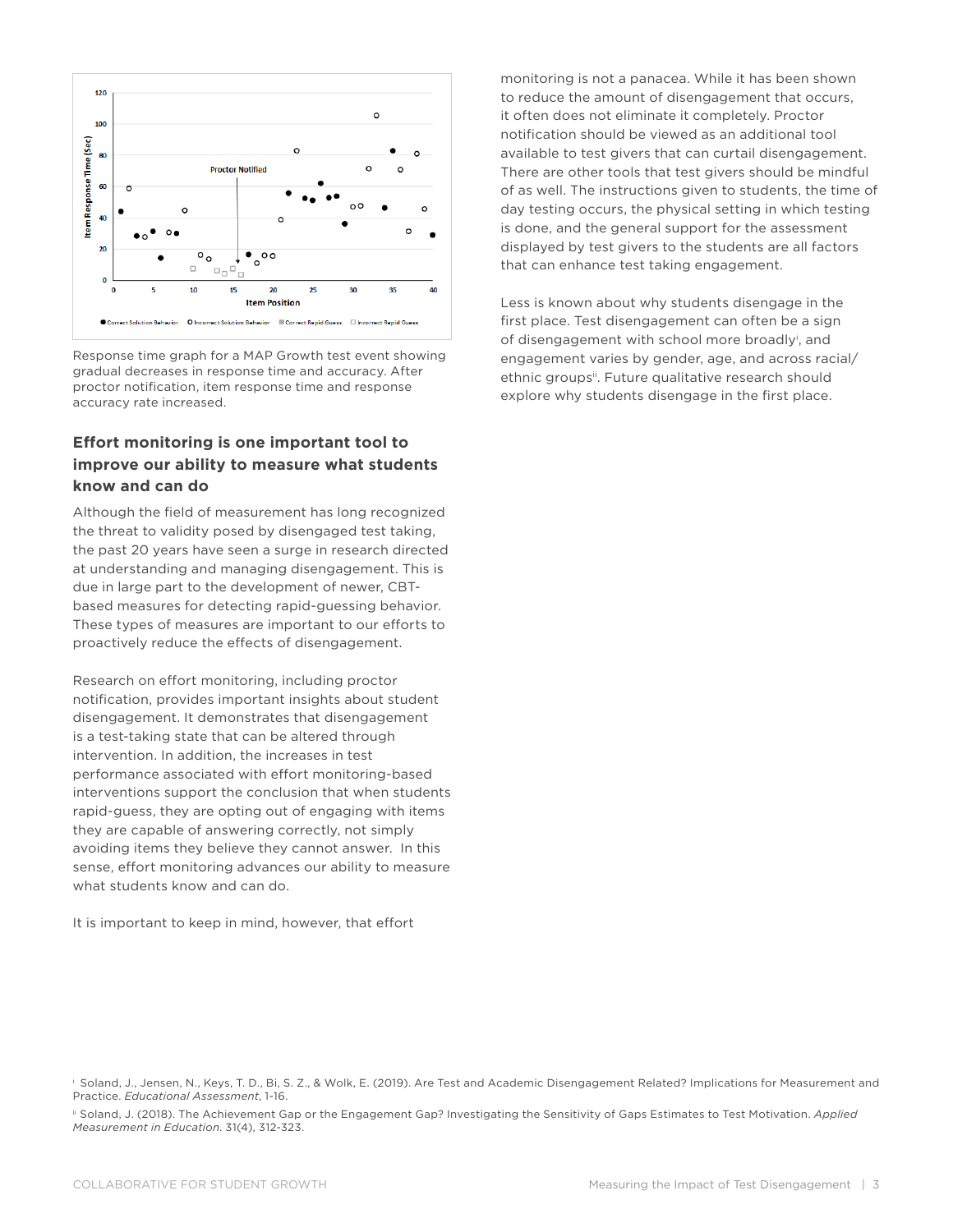### RECOMMENDATIONS

#### **Promote computer-based testing practices that enhance student test-taking engagement**

Obtaining valid achievement test scores requires students who are engaged and trying to give their best effort. Rapid guessing, which indicates disengaged test taking, can be identified in real time during a test event. This information can be used to send messages—either to the proctor or directly to the student—that can curtail their disengagement and improve test score validity.

#### **Keep test-taking engagement in mind when interpreting a student's test score**

When substantial rapid guessing occurs, the trustworthiness of a student's test score is diminished. It becomes unclear to what extent a low score is due to poor effort as opposed to low true achievement. This issue is further complicated by the fact that lower achievers are more likely to exhibit rapid guessing. Thus, when material amounts of rapid guessing are present, we should view scores skeptically and re-test students if possible.

### **Engage in a broader discussion about how to consider disengaged test taking when aggregating scores**

The idea that students don't always give good effort on tests is not new. The ability to identify disengagement by measuring rapid guessing, though, is a recent development. This capability to measure disengaged test taking complicates our interpretations of test results when we aggregate scores to make evaluative judgments about teachers, schools, education programs, etc. If some scores are less trustworthy due to disengagement, how should they be combined (if at all) with the more trustworthy scores? The reality that we can now distinguish scores substantially differing in validity invites a discussion among policy makers about the most valid and fair ways to aggregate scores.

#### This brief describes research documented in:

Wise, S. L., Kuhfeld, M., & Soland, J. (2019). The effects of effort monitoring with proctor notification on test-taking engagement, test performance, and validity. *Applied Measurement in Education*, 32(2) 183-192.

#### Suggested citation:

Wise, S. L., Kuhfeld, M., & Soland, J. (2019). The Impact of Proctor Notification When Students Disengage. (The Collaborative for Student Growth at NWEA Research Brief).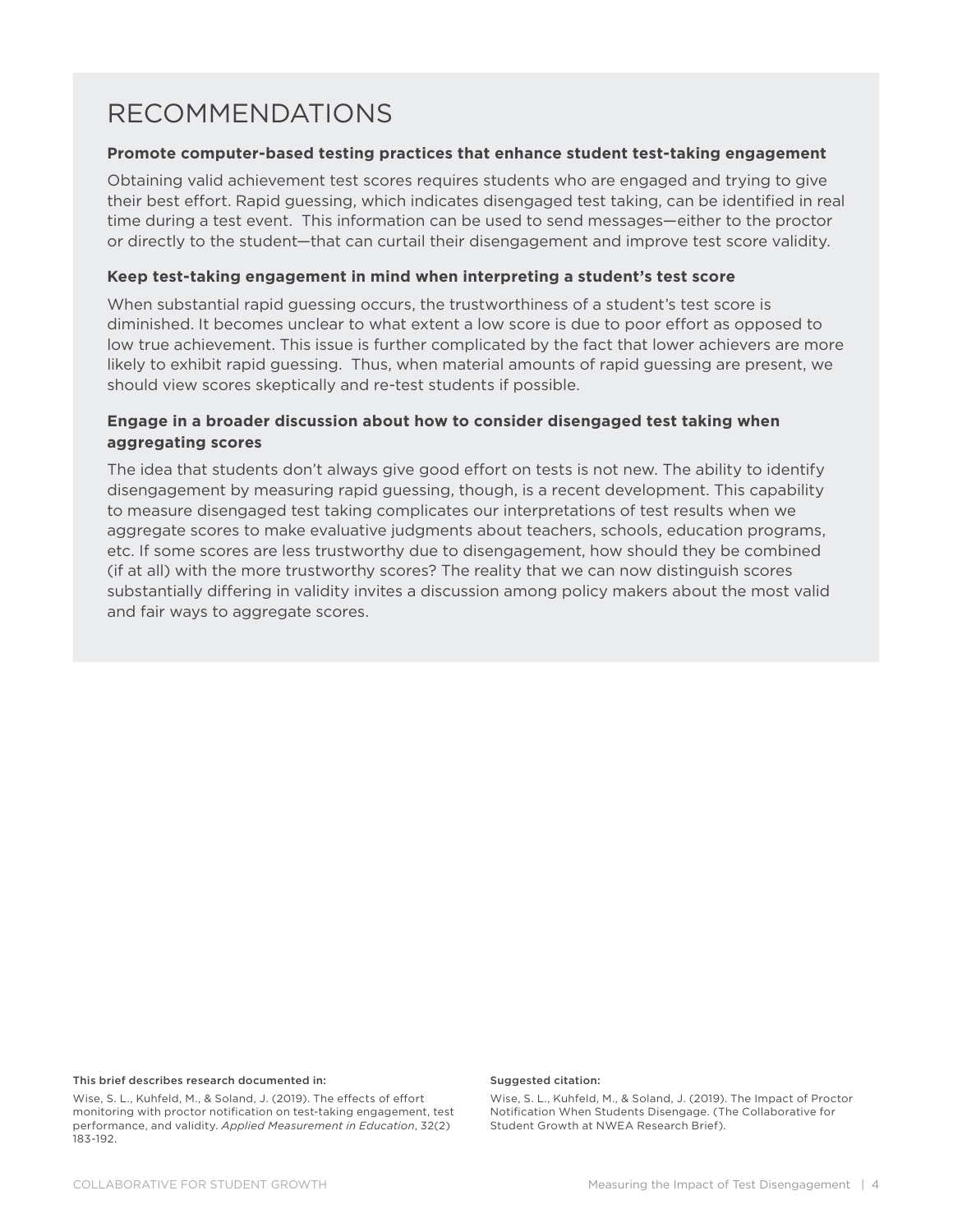## ABOUT THE AUTHORS

Dr. Steven Wise is a Senior Research Fellow at the Collaborative for Student Growth at NWEA, serves on the editorial board of several academic journals, and has provided psychometric consultation to organizations including state departments of education in Maryland, Virginia, and Nebraska; the National Assessment Governing Board; and the GED Testing Service. His current research focus is primarily on practical methods for effectively dealing with the measurement problems posed by low examinee engagement on achievement tests. Wise holds a PhD in Educational Psychology, Measurement and Statistics from the University of Illinois at Urbana-Champaign.

Dr. Megan Kuhfeld is a Research Scientist II for the Collaborative for Student Growth at NWEA. Her research seeks to understand students' trajectories of academic and socialemotional learning (SEL) and the school and neighborhood influences that promote optimal growth. Kuhfeld completed a doctorate in Quantitative Methods in Education and a master's degree in statistics from the University of California, Los Angeles (UCLA).

Dr. Jim Soland is a Senior Research Scientist at the Collaborative for Student Growth at NWEA, and is an Adjunct Professor of Quantitative Methodology in the College of Education at Oregon State University. His research focuses on assessment and evaluation policy and practice, with particular emphasis on measuring social emotional learning, test engagement, and estimating teacher and school effectiveness. Soland completed a PhD in Educational Psychology at Stanford University with a concentration in measurement and policy.